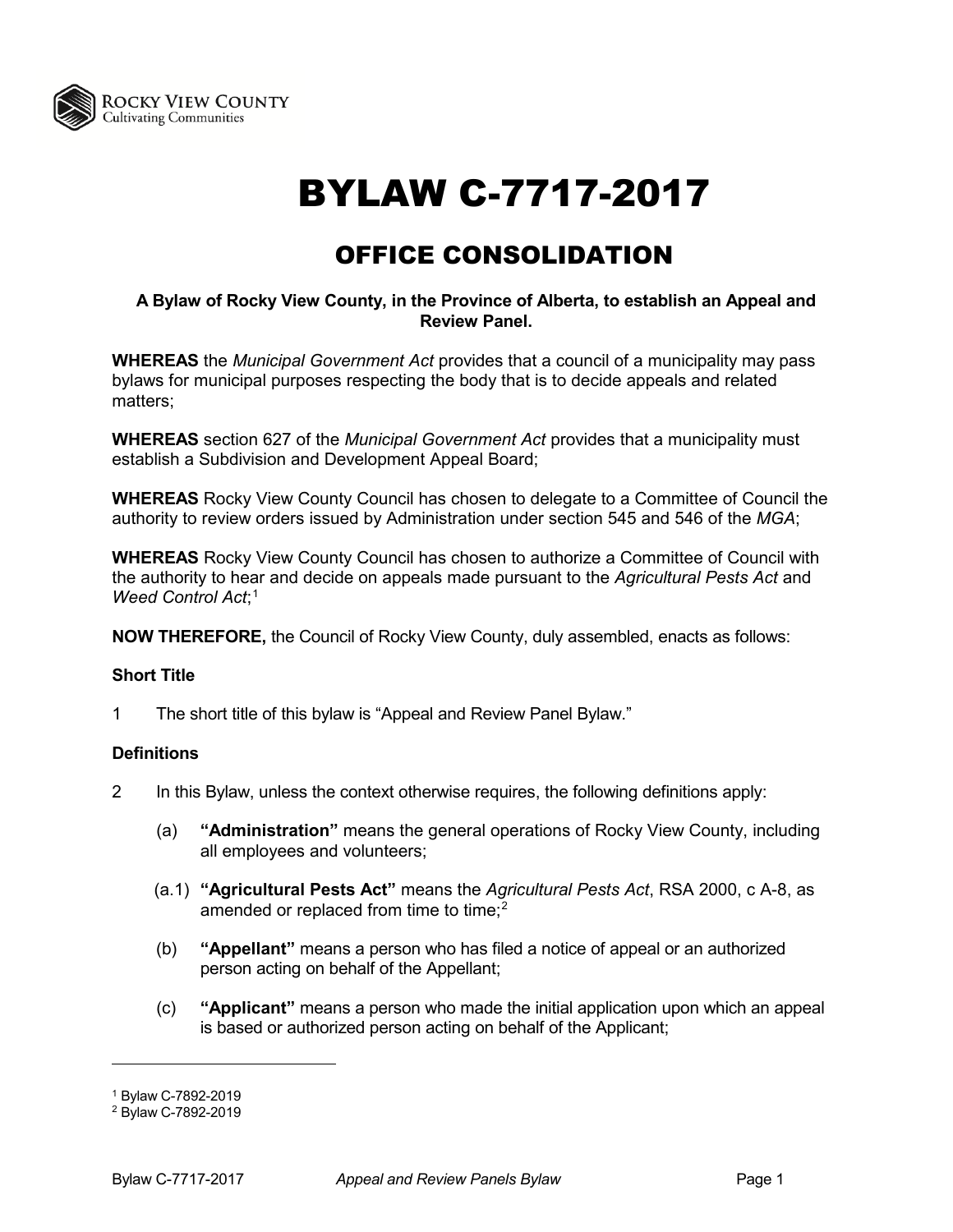- (d) **"Chief Administrative Officer"** means that individual appointed by Council into the position of Chief Administrative Officer for Rocky View County pursuant to the *Municipal Government Act* or his/her designate;
- (e) **"Clerk"** means a person appointed by the Chief Administrative Officer to assist the Panels in fulfilling their mandates and legislative requirements;
- (f) **"Council"** means the duly elected Council of Rocky View County;
- (g) **"Court"** means a Court of competent jurisdiction in the Province of Alberta;
- (h) **"Development Authority"** means the authority established by Council to exercise development powers and duties on behalf of Rocky View County;
- (i) **"Development Permit"** means a document authorizing a development, issued in accordance with the Land Use Bylaw, the Subdivision and Development Regulations and the *Municipal Government Act*;
- (j) **"Land"** means the aggregate of one or more areas of land described in a certificate of title issued by the Land Titles Office;
- (k) **"Land Use Bylaw"** means Rocky View County bylaw # C-4841-97, the *Land Use Bylaw*;
- (l) *"Master Rates Bylaw***"** means the Rocky View County bylaw known as the "Master Rates Bylaw."
- (m) **"Member at Large"** means a member or members of the public appointed to the Panel by Council pursuant to this Bylaw;
- (n) **"***Municipal Government Act" means the Municipal Government Act,* RSA 2000, c M-26;
- (o) **"Organizational Meeting"** means the organizational meeting of Council as required under s 192 of the *Municipal Government Act*;
- (p) **"Panel"** means the Subdivision and Development Appeal Board or the Enforcement Appeal Committee;
- (q) **"Rocky View County"** means Rocky View County as a municipal corporation established pursuant to the laws of the Province of Alberta and the area within the jurisdictional boundaries of Rocky View County, as the context of this Bylaw so requires;
- (r) **"Subdivision Application"** means an application made to the Subdivision Authority in accordance with the *Municipal Government Act*, the *Subdivision and Development Regulations* and the *Land Use Bylaw*, for the purpose of obtaining a Subdivision Approval;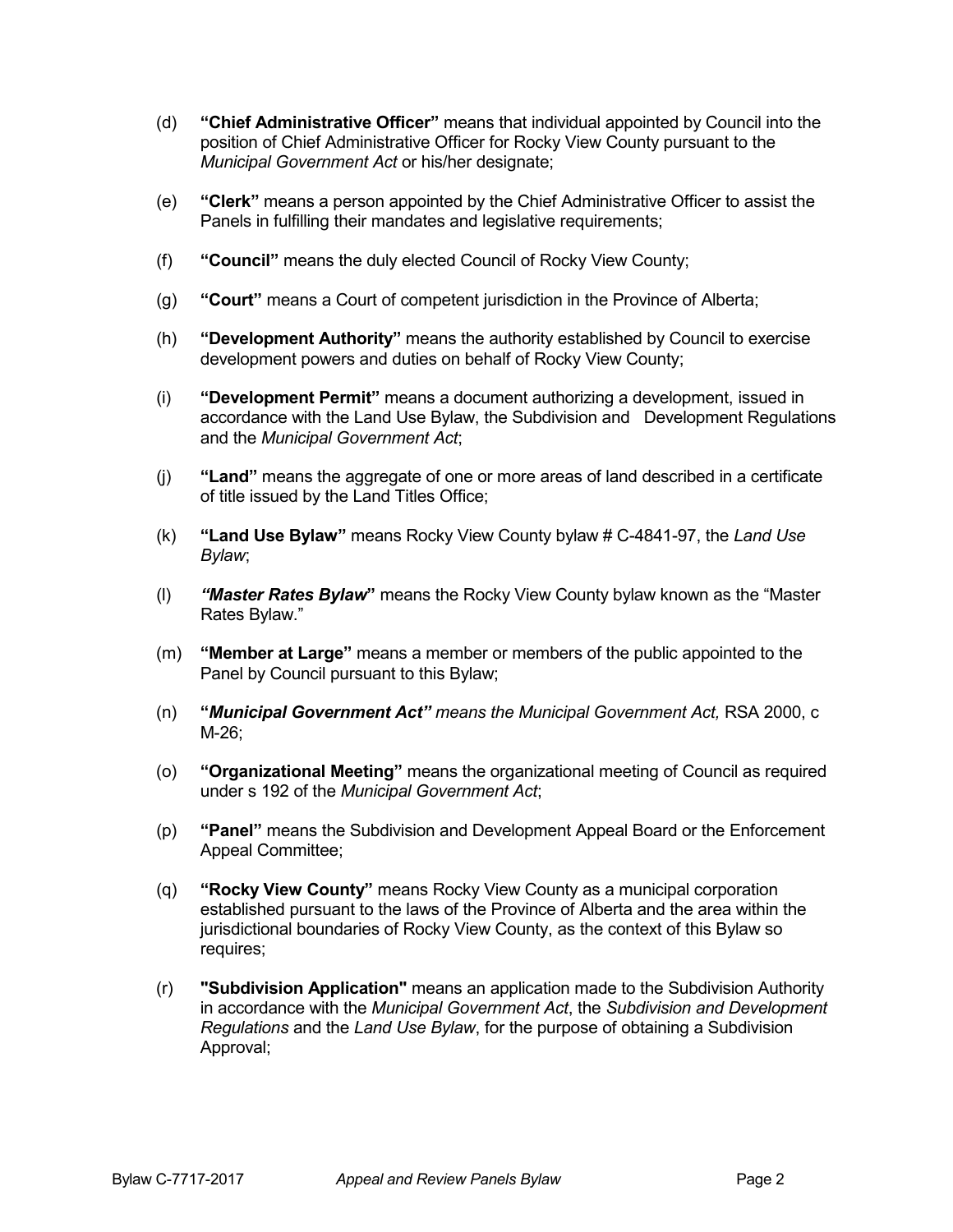- (s) **"Subdivision Approval"** means a subdivision document authorizing the subdivision of a parcel of land in accordance with the *Municipal Government Act*, the *Subdivision and Development Regulations* and the *Land Use Bylaw*;
- (t) **"Subdivision Authority"** means the authority established by Council to exercise subdivision powers and duties on behalf of Rocky View County; and
- (u) **"***Subdivision and Development Regulations***"** means the regulations enacted pursuant to Section 694 of the *Municipal Government Act*, including the *Subdivision and Development Regulations*, Alta Reg 43/2002 and the *Subdivision and Development Forms Regulation*, Alta Reg 44/2002.
- (v) **"***Weed Control Act***"** means the *Weed Control Act*, SA 2008, c W-5.1, as amended or replaced from time to time.<sup>[3](#page-2-0)</sup>

# **Establishment of Panels**

- 3 The following Panels are hereby established:
	- (1) Subdivision and Development Appeal Board; and
	- (2) Enforcement Appeal Committee.

# **Application**

- 4 Nothing in this Bylaw relieves a person from complying with any provision of any federal or provincial law or regulation, other bylaw, or any requirement of any lawful permit, order or license.
- 5 Any heading or sub-heading in this Bylaw is included for guidance purposes and convenience only, and shall not form part of this Bylaw.
- 6 Specific reference to other bylaws, statutes and regulations are intended to refer to the current laws applicable within the Province of Alberta as at the time this Bylaw is enacted, and as may be amended from time to time, including successor legislation.
- 7 Section Deleted<sup>[4](#page-2-1)</sup>

# **Jurisdiction of the Panel**

- 8 When sitting as the Subdivision and Development Appeal Board, the Panel has all requisite powers, duties and responsibilities of the Subdivision and Development Appeal Board under the *Municipal Government Act* and the *Subdivision and Development Regulations*.
- 9 The Subdivision and Development Appeal Board is authorized to hear appeals on the following matters:

-

<span id="page-2-0"></span><sup>3</sup> Bylaw C-7892-2019

<span id="page-2-1"></span><sup>4</sup> Bylaw C-7855-2018, *Board and Committee Code of Conduct Bylaw*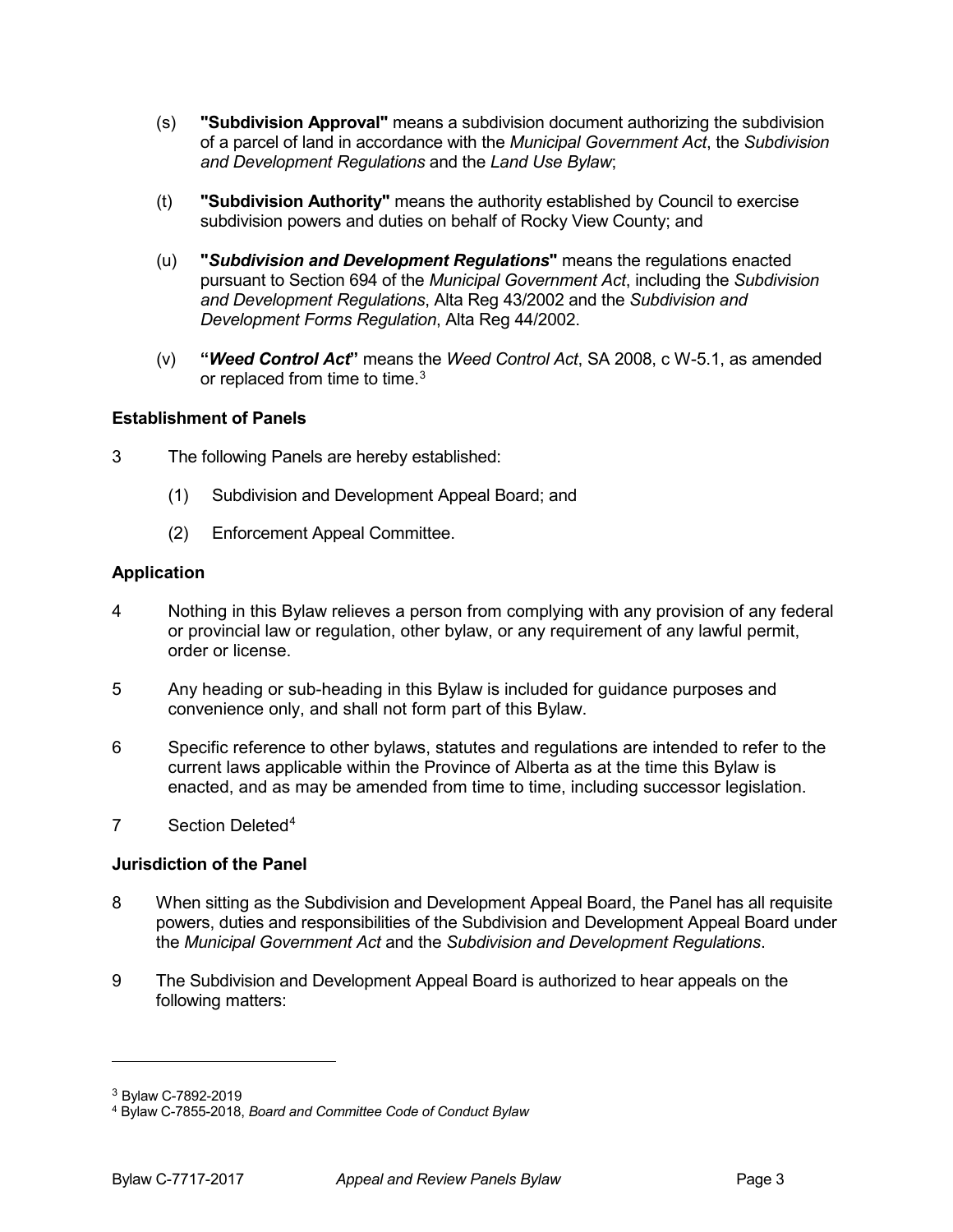- (1) Appeals concerning Bylaw interpretations and Subdivision decisions, except those which lie to the Municipal Government Board as set out in s 678 of the *Municipal Government Act*; and
- (2) Development Appeals, if a development authority
	- (a) fails or refuses to issue a development permit to a person,
	- (b) issues a development permit subject to conditions, or
	- (c) issues an order under s 645 of the *Municipal Government Act.*
- 10 When sitting as the Enforcement Appeal Committee, the Committee is authorized to hear and make decisions on appeals for which Council has made it responsible under any Rocky View County bylaw as well as all appeals concerning compliance orders issued under s 545 of the *Municipal Government Act*.
- 10.1 When sitting as the Enforcement Appeal Committee, the Committee is authorized to hear and make decisions on appeals under its jurisdiction made pursuant to the *Agricultural Pests Act* and *Weed Control Act*. [5](#page-3-0)
- 11 The Subdivision and Development Appeal Board may seek clarification from Council for Bylaw and Subdivision decisions.

#### **Membership**

- 12 Council will establish the members of the Panel according to the following regulations:
	- (1) Council will appoint:
		- (a) Four Members at Large and two alternate Members at Large; and
		- (b) One member of Council. [6](#page-3-1)
	- (2) Panels will meet in odd numbered panels, in groups of no less than 3 members and no more than 5 members.<sup>[7](#page-3-2)</sup>
- 12.1 Notwithstanding any other provisions in this Bylaw, where a Panel has commenced an appeal hearing but not yet issued a decision in that appeal before the term of the Members sitting on the Panel expires, Council may, by resolution, extend the terms of the Members sitting on the Panel for the purpose of completing the appeal hearing and issuing a decision in that appeal. $8$

-

<span id="page-3-0"></span><sup>5</sup> Bylaw C-7892-2019

<span id="page-3-2"></span><span id="page-3-1"></span><sup>6</sup> Bylaw C-7743-2017

<sup>7</sup> Bylaw C-7743-2017

<span id="page-3-3"></span><sup>8</sup> Bylaw C-7731-2017; Bylaw C-8017-2020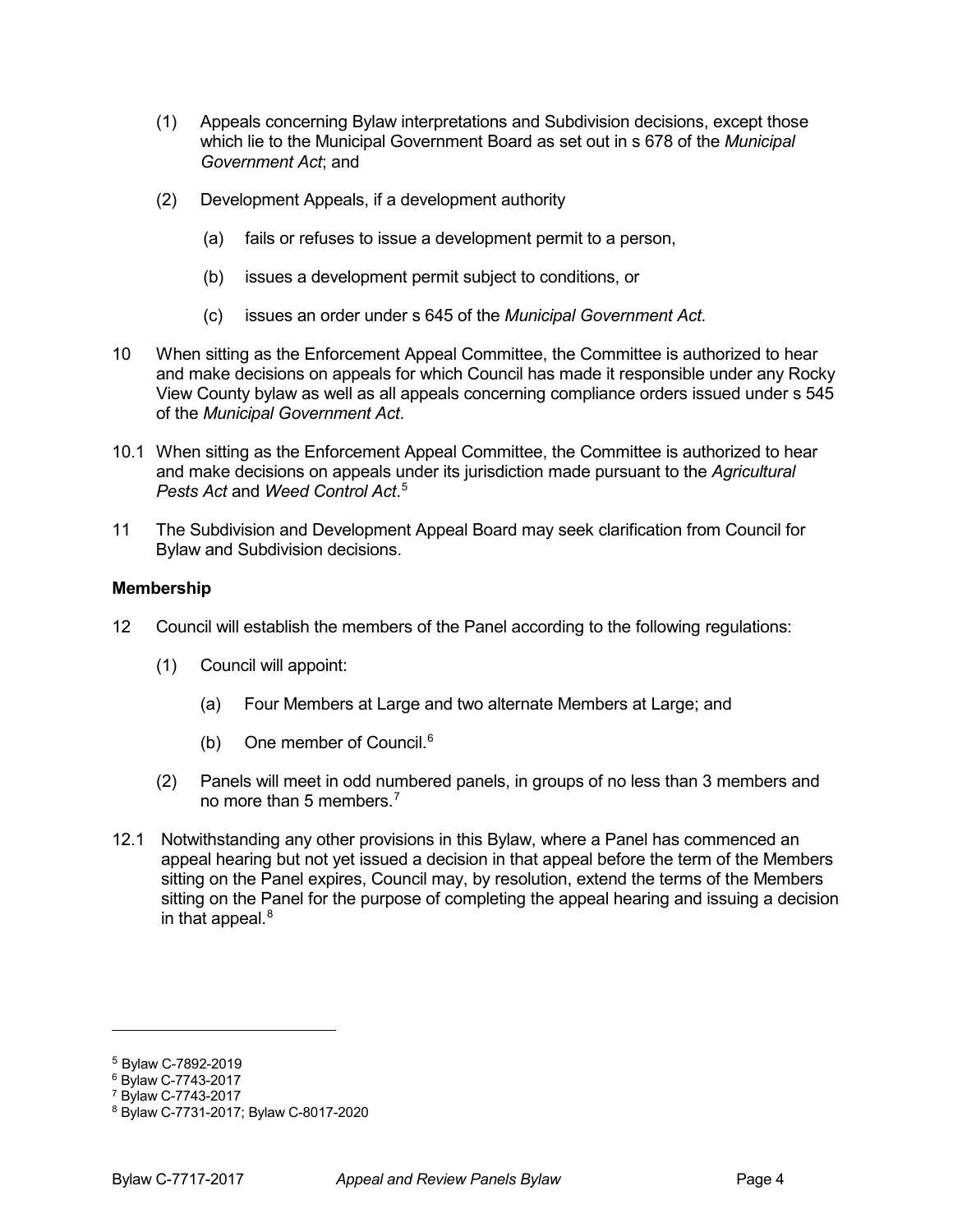- 12.2 Notwithstanding any other provisions in this Bylaw, where a Rocky View County Councillor has participated in a Council decision on a request for subdivision approval, that Councillor shall not form part of the appeal panel for that subdivision matter.<sup>[9](#page-4-0)</sup>
- 13 No Panel member shall participate in an appeal and/or decide on an appeal where that person has a pecuniary interest in the matter, as defined in "Schedule A".
- 14 No person who is an employee of Rocky View County shall be appointed to the Panel.
- 15 Any Panel vacancies that occur in between Organizational Meetings of Council may be filled by resolution of Council.
- 16 All members of the Panel must be ordinarily resident in Rocky View County.
- 17 Section Deleted<sup>[10](#page-4-1)</sup>

#### **Terms of Appointment**

- 18 Council members as regular members are appointed to the Panel at the Organizational Meeting for a two-year term.<sup>[11](#page-4-2)</sup>
- 19 Where a member of Council is appointed as a member of the Panel, his/her appointment shall terminate upon him/her ceasing to be a member of Council.
- 20 Council shall appoint Members at Large to the Panel for a three-year term.<sup>[12](#page-4-3)</sup>
- 21 Notwithstanding section 20, a retiring Member at Large may be re-appointed to the Panel upon the expiration of his/her term, but the person must re-apply for appointment to the Panel.
- 22 All Members at Large are appointed at the pleasure of Council.
- 23 Any member of the Panel who is absent from three consecutive meetings of the Panel, without providing valid medical authorization to the Chair, forfeits his/her office. A resolution of Council is not required to ratify the forfeiture of office.
- 24 Any member of the Panel may be removed by resolution of Council where, in the opinion of Council, that member has contravened the Code of Conduct as set out in "Schedule A" or as may be established by resolution of Council from time to time.

#### **Remuneration**

25 Remuneration and travel expenses of the Panel members shall be established by Council policy.

<span id="page-4-1"></span><span id="page-4-0"></span><sup>9</sup> Bylaw C-7743-2017

<sup>10</sup> Bylaw C-7855-2018, *Board and Committee Code of Conduct Bylaw*

<span id="page-4-2"></span><sup>11</sup> Bylaw C-8200-2021

<span id="page-4-3"></span><sup>12</sup> Bylaw C-8200-2021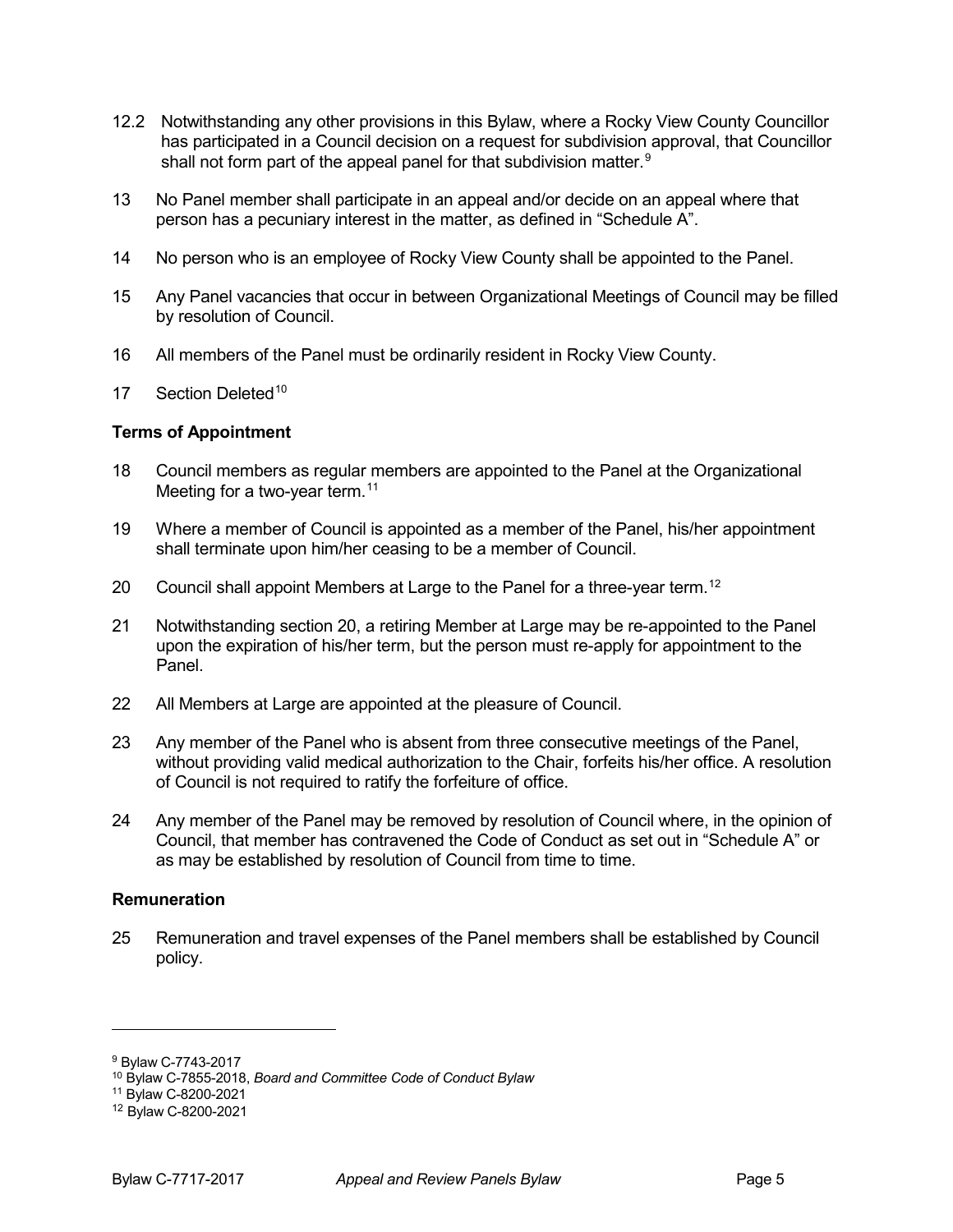# **Chair and Vice-Chair**

- 26 Council will appoint a Chair for each Panel who must be a Councillor for a two year term by majority vote at its annual organizational meeting.<sup>[13](#page-5-0)</sup>
- 27 Each Panel will appoint a Vice-Chair for a two year term who may be a Council member or Member at Large from its membership by majority vote at the first meeting of each Panel following the annual organizational meeting.[14](#page-5-1)
- 28 The Chair:
	- (1) Shall preside at hearings;
	- (2) Shall ensure that all hearings for the Panel are conducted in a fair and impartial manner, in accordance with the rules for such hearings as set out in the *Municipal Government Act*, or as established by the Panel from time to time;
	- (3) Is authorized to rule that evidence presented at a hearing is irrelevant to the matter at issue and may direct the members to disregard the evidence; and
	- (4) May limit a submission if he/she determines it to be repetitious.
- 29 In the event of absence or inability of the Chair to preside at a meeting, the Vice-Chair shall preside and shall have all of the same rights and responsibilities of the Chair.
- 30 In the event of absence or inability of both the Chair and Vice-Chair to preside at a meeting, the members present shall elect one of its members to preside as Acting Chair for that meeting.

# **Clerk**

- 31 The Chief Administrative Officer shall designate an employee to act as the Clerk.
- 32 The responsibilities of the Clerk are as follows:
	- (1) Advise the Chair during the hearing as needed;
	- (2) Inform all affected parties of the hearing in accordance with the requirements of this Bylaw;
	- (3) Inform all statutory parties of the appeal hearing as required by the *Municipal Government Act* and the *Subdivision and Development Board Regulations*;
	- (4) Compile all necessary documentation for distribution to Panel members;
	- (5) Provide services for the recording of the proceedings of the Panel and for the retention of exhibits; and

<span id="page-5-0"></span><sup>13</sup> Bylaw C-7952-2019, Bylaw C-8200-2021

<span id="page-5-1"></span><sup>14</sup> Bylaw C-7952-2019, Bylaw C-8200-2021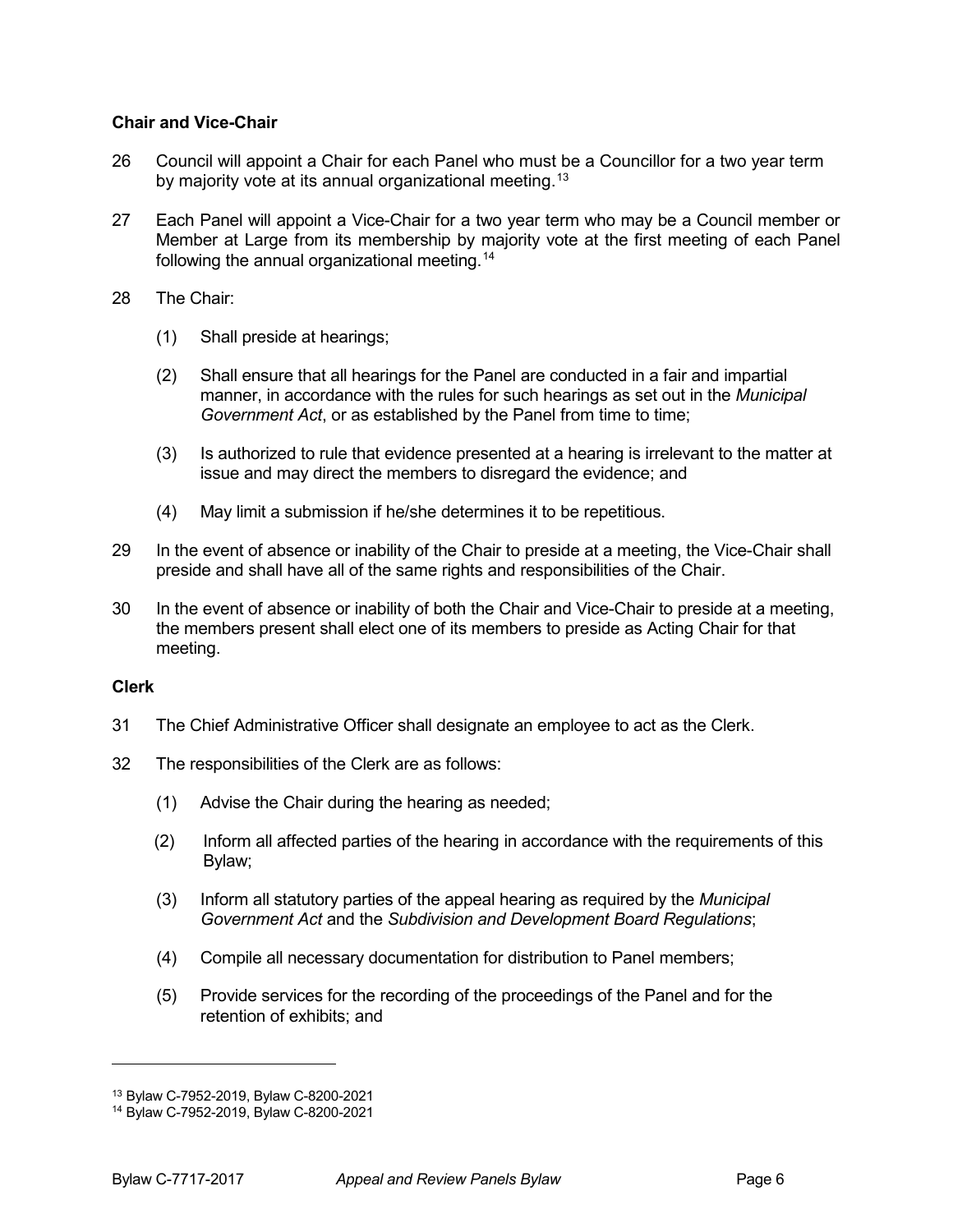(6) Communicate decisions of the Panel to affected parties.

#### **Meetings**

- 33 The Panel shall hold meetings as necessary to consider and decide appeals.
- 34 Only members of the Panel present for the entire hearing shall participate in the making of a decision on any matter before it.
- 35 The Chair may recess a hearing for any reason following the submission of evidence. However, only those members present at the original hearing will participate and/or render a decision on the matter.

#### **Hearing Procedures**

- 36 Letters or materials previously submitted to the Subdivision Authority, the Development Authority, or other authority will not become part of the appeal, unless resubmitted for the appeal hearing. The person submitting the letter or material must be identified by name on the document.
- 37 For the Clerk to copy and distribute materials to the Panel, materials must be provided no later than 9:00 a.m. on the last business day before the hearing.
- 38 Materials submitted at the hearing must include 15 copies.
- 39 The use of photographs, maps, videos, and written submissions may be used, and will become property of the Panel as exhibits to the hearing.
- 40 Members will have an opportunity to question any person who makes a presentation before the Panel at any point during or following his/or her presentation.
- 41 The order of presentations from persons or groups in attendance at the hearing will typically be as follows:
	- (1) The Chair will open the hearing;
	- (2) The Chair will outline the procedure to be followed at the hearing;
	- (3) The Clerk will read the details of the appeal and will ask if there is anyone present who has any objection to any of the members hearing the appeal;
	- (4) The Chair will accept, mark and enter any exhibits presented by the parties;
	- (5) Administration will have an opportunity to make a presentation;
	- (6) The Appellant will have an opportunity to make a presentation;
	- (7) The Applicant will have an opportunity to make a presentation (if Applicant is different from the Appellant);
	- (8) Persons speaking in support of the Appellant may make a presentation;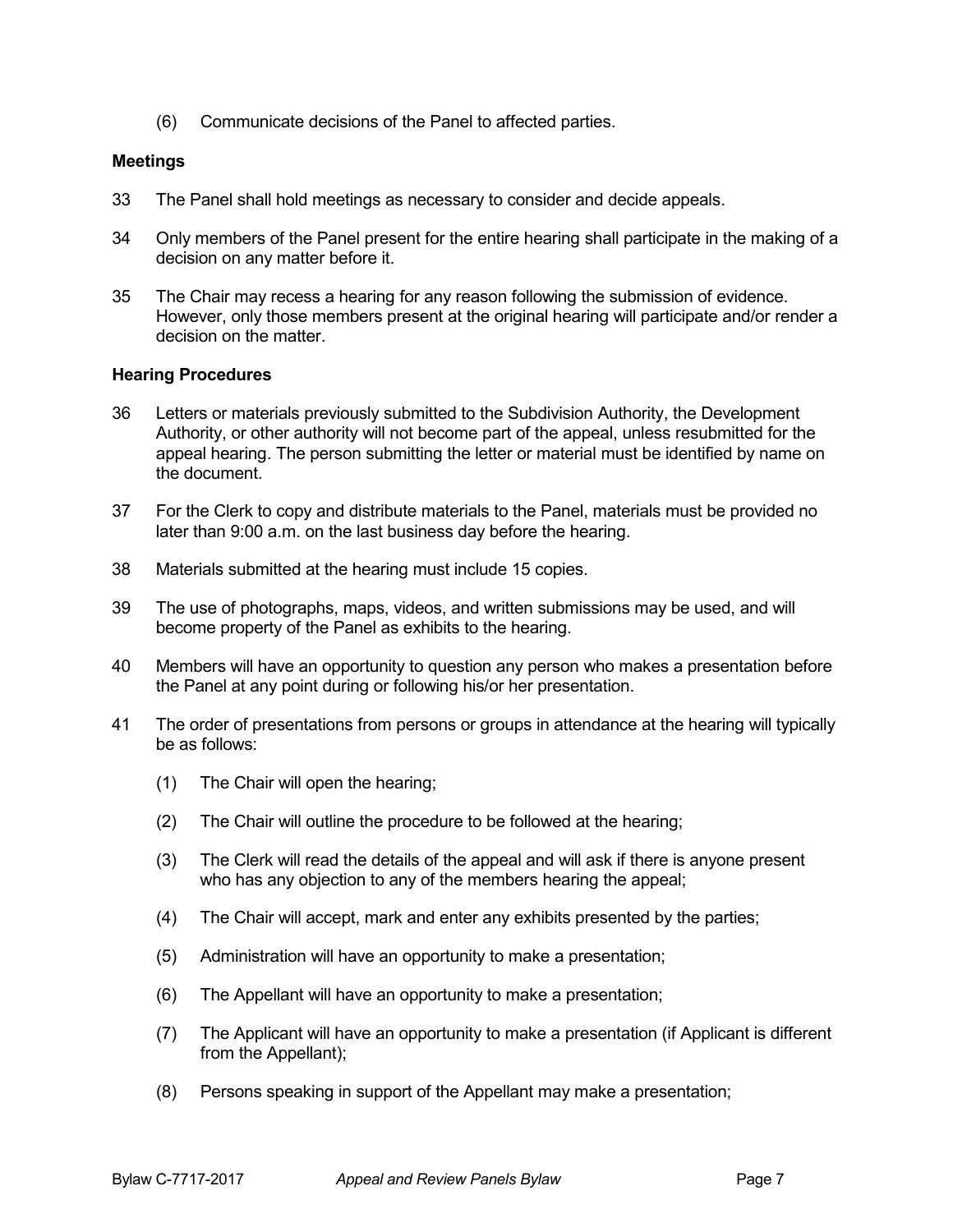- (9) Persons speaking in opposition of the Appellant may make a presentation;
- (10) Representatives of Municipalities, School Authorities, and Government Agencies (where the hearing concerns a subdivision matter) may make a presentation;
- (11) The Appellant and those who spoke in favour of the appeal may rebut any new evidence presented;
- (12) Members will have an opportunity to ask closing questions of any of the parties that spoke; and
- (13) The Chair will either recess the hearing or declare the hearing closed.
- 42 The Panel shall hear appeals in public, but it may at any time recess and deliberate in private.
- 43 Should the Panel choose to request technical information, legal opinions, or other assistance, it may recess the hearing pending receipt of such information.
- 44 Electronic devices shall not be used to record or livestream during the hearing by anyone in attendance except the Clerk.
- 45 The decision of the majority of the members of the Panel present at a meeting shall be deemed to be the decision of the whole Panel.
- 46 A Panel member, who for any reason is unable to attend the entire hearing of an appeal, shall not participate in the Panel's deliberations for the decision made by the Panel on that appeal.

#### **Fees**

47 Every Appellant is required to pay the applicable fees as set out in the *Master Rates Bylaw*.

# **Severability**

48 Each provision of this Bylaw is independent of all other provisions. If any such provision is declared invalid by a court of competent jurisdiction, all other provisions of this Bylaw will remain valid and enforceable.

#### **Effective Date**

49 Bylaw C-7717-2017 is passed when it receives third reading, and is signed by the Reeve/Deputy Reeve and the CAO or Designate, as per the *Municipal Government Act.*

# **Repeal of Bylaw**

50 That Bylaw C-6262-2006 is hereby repealed, upon this bylaw coming into full force and effect.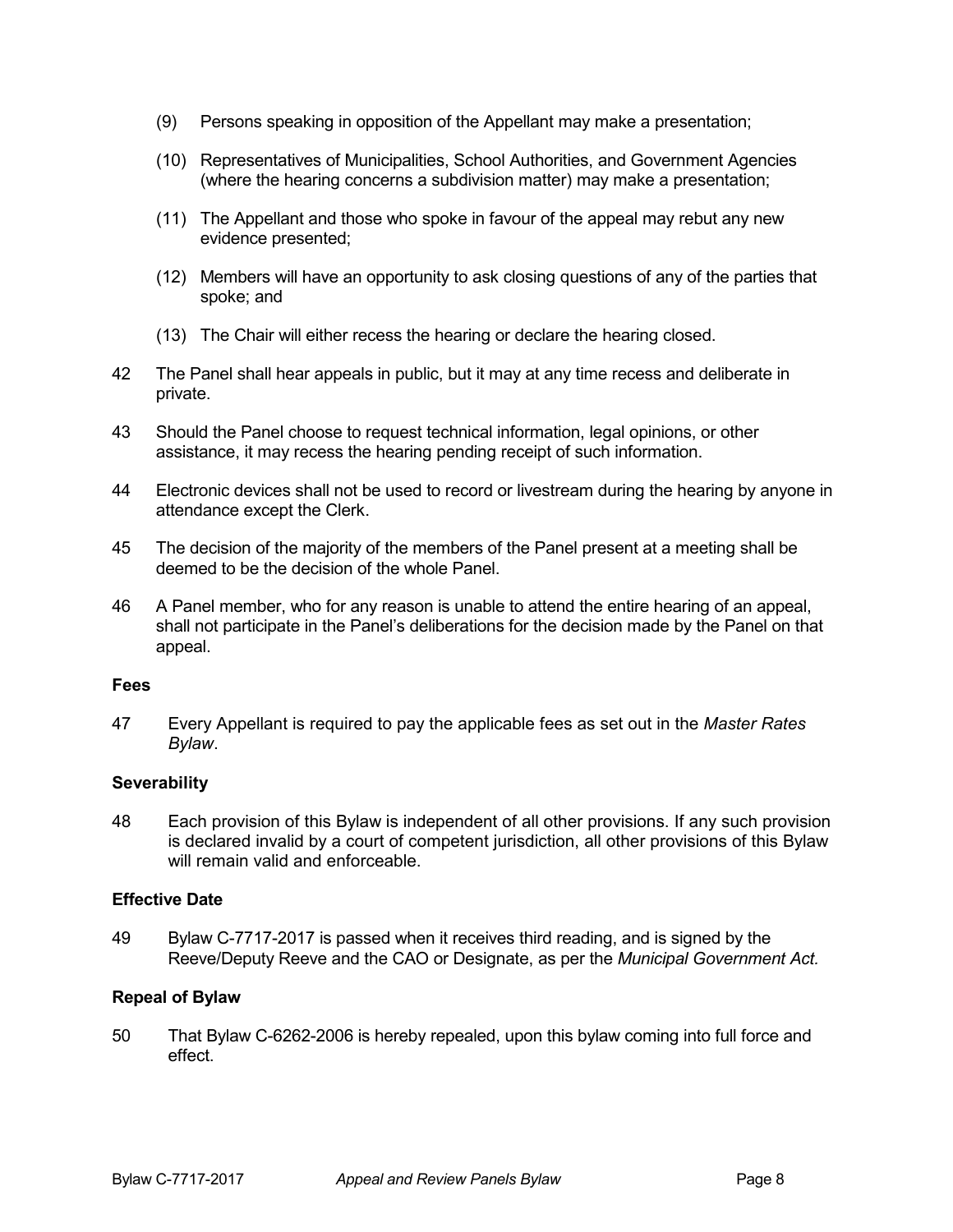READ A SECOND TIME IN COUNCIL this 19th day of September, 2017

*UNANIMOUS PERMISSION FOR THIRD READING this 19th day of September, 2017*

READ A THIRD TIME IN COUNCIL this 19th day of September, 2017

READ A FIRST TIME IN COUNCIL this 19th day of September, 2017

"Greg Boehlke"

\_\_\_\_\_\_\_\_\_\_\_\_\_\_\_\_\_\_\_\_\_\_\_\_\_\_\_\_\_\_\_ Reeve<sup>1</sup>

"Charlotte Satink"

\_\_\_\_\_\_\_\_\_\_\_\_\_\_\_\_\_\_\_\_\_\_\_\_\_\_\_\_\_\_\_ CAO or Designate

October 3, 2017

\_\_\_\_\_\_\_\_\_\_\_\_\_\_\_\_\_\_\_\_\_\_\_\_\_\_\_\_\_\_\_ Date Bylaw Signed

Bylaw C-7717-2017 **Appeal and Review Panels Bylaw Page 9**